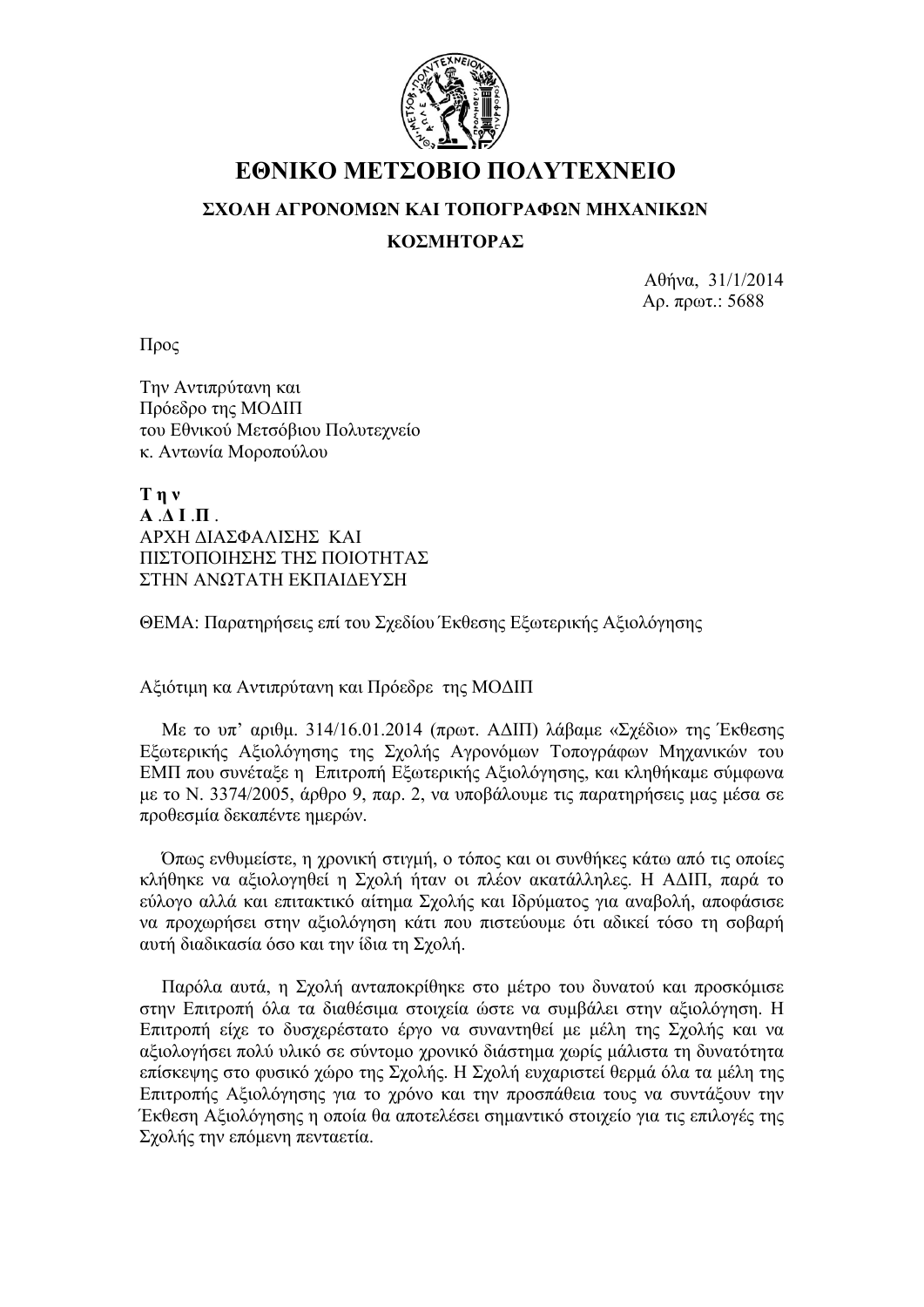Το «Σχέδιο» της Έκθεσης προφανώς αποτυπώνει την άποψη της Επιτροπής για τη Σχολή σε διάφορα επίπεδα και διατυπώνει προτάσεις-συστάσεις (recommendations). Επί αυτών δεν θα μπορούσαμε να θέσουμε κάποιο θέμα, είναι σεβαστές, και είναι βέβαιο ότι θα εξεταστούν κατά τη συζήτηση προγραμματισμού και αναδόμησης του Προγράμματος Σπουδών αλλά και της γενικότερης φυσιογνωμίας και στρατηγικής της Σχολής. Κάποιες παρατηρήσεις της Επιτροπής άπτονται γενικότερων θεσμικών θεμάτων (λ.χ., υποχρεωτική παρακολούθηση μαθημάτων, προαπαιτούμενα, εξεταστικές, κ.ά.) και δεν μπορούν να αντιμετωπιστούν ανεξάρτητα από τη Σχολή.

Προκειμένου πάντως να συμβάλουμε στην αρτιότερη ολοκλήρωση αυτής της διαδικασίας, έχουμε εντοπίσει κάποια σημεία που μπορούν να συμπληρωθούν/ αποσαφηνιστούν και τα οποία μπορούν να ληφθούν υπόψη κατά τη σύνταξη της τελικής έκθεσης. Οι παρατηρήσεις αυτές επισυνάπτονται ώστε να κοινοποιηθούν εντός του προβλεπόμενου χρόνου στην ΑΔΙΠ.

Είμαστε στη διάθεσή σας για τυχόν διευκρινήσεις.

#### **REMARKS ON THE EXTERNAL EVALUATION REPORT**

#### **GENERAL REMARKS**

The External Evaluation Report (EER) was based on a large amount of information provided by the School. The External Evaluation Committee (EEC) had the hard task of compiling a coherent report out of this. The School recognizes this effort and is thankful to all members of the EEC. The EEC fulfilled their mandate in a professional, objective, and constructive manner.

From our point of view, the most important conclusions drawn out of the EER about the School of Rural and Surveying Engineering and its field of study are the following:

- 1. The School's discipline has a distinct and substantial identity from other engineering disciplines, which draws heavily on the two key areas of 'surveying' and 'geoinformatics'.
- 2. It addresses real societal needs and should continue to do so.
- 3. It must keep up with international developments in the geospatial era and has already provided evidence that it is capable of competing at the cutting edge.
- 4. The School is aware of the need to meet its challenges, as it is already addressed in the internal evaluation report and in the submitted proposal for the School's identity and strategy.
- 5. The School should continue and further develop its successful graduate programs.
- 6. When dealing with areas also addressed by other departments or professional practice, the above key specialties provide a valuable geospatial perspective and approach of complimentary and not competitive or redundant character.

On the other hand, the School is fully aware of the need for an internal streamlining of its program. Several important suggestions towards this objective are made in the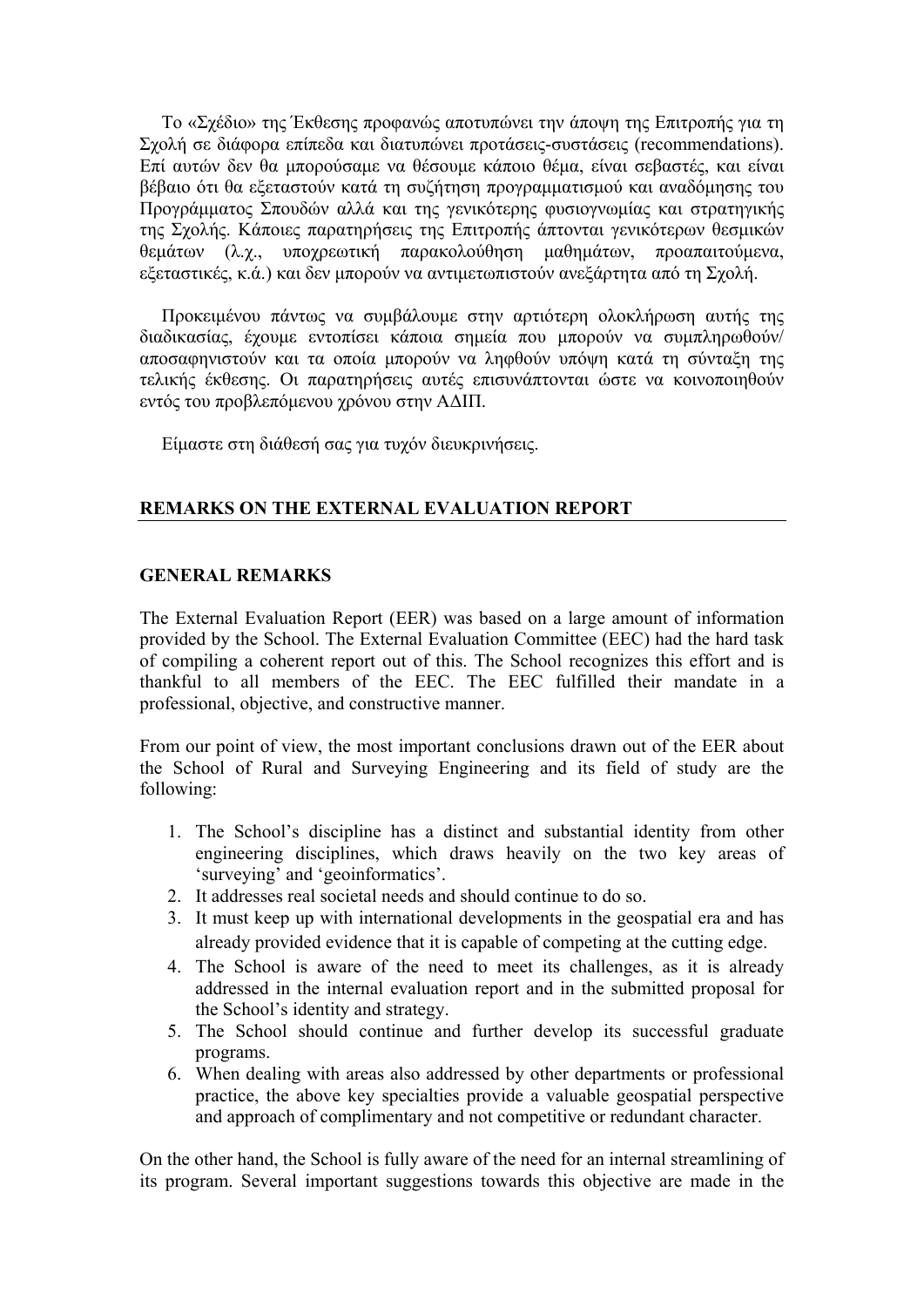EER. The issue of achieving a level of professional adequacy in the two applied areas of the School in the 5-year program is an issue that remains to be further studied.

### **MAIN REMARKS**

- Although the EEC comments on the outcomes of research work publishing are considered as valid (Section: *C. Research*, sub-section: *Implementation* – 3rd paragraph, p. 12-13), we feel it should be mentioned that the number of publications and citations of staff members reveal a significant increasing rate. For example, the number of papers per staff member has doubled in the last 1.5 years and the number of citations has increased in the same period by 2.5 times (data from Scopus, from 6/2011 to 12/2013).
- Considering the analysis on teaching issues (Section: *B. Teaching* p. 10-12), we feel that some reference to internships courses («πρακτική άσκηση») on Geodesy, Photogrammetry and Remote Sensing is missing. These internships courses are organized in cooperation with local authorities or other government institutions. They help students to learn in real working conditions, to gain practicing skills and how to collaborate in groups. In addition, internships courses link the academic work to the needs of public organizations and local authorities.
- It should be mentioned that specialties related to "Rural Engineering" in our curriculum are not considered merely as application areas but instead as environmental approaches in applied fields strongly connected with the two pillars of the School: Surveying and GeoInformatics Engineering.
- Considering the analysis on services provided by the School (Section: *F. All Other Services*, last sub-section - p. 19), it should be mentioned that the School of R&SE interacts with society as well as with industry by providing significant services through the Centre of Assessment of Natural Hazards. Furthermore, the School has established several memoranda of collaboration with the Mapping and Cadastral Agencies of Greece and Cyprus, as well as, with local authorities.
- Considering the comment on students programming skills (Section: *A. Curriculum – Undergraduate Programme*, sub-section: *Implementation* - fifth point (bullet), p. 7), we understand that the main effort should be addressed on how to diffuse the programming skills through students' laboratory assignments rather than to add additional programming courses.
- The term "stream" is used in EER referring to the three "Sections" of School of R&SE and their associated fields of study. In this context, the established term "Section" could be used instead.
- According to the previous point, Section: *A. Curriculum Undergraduate programme*, sub-section: *Approach* – p. 6, may be rephrased as: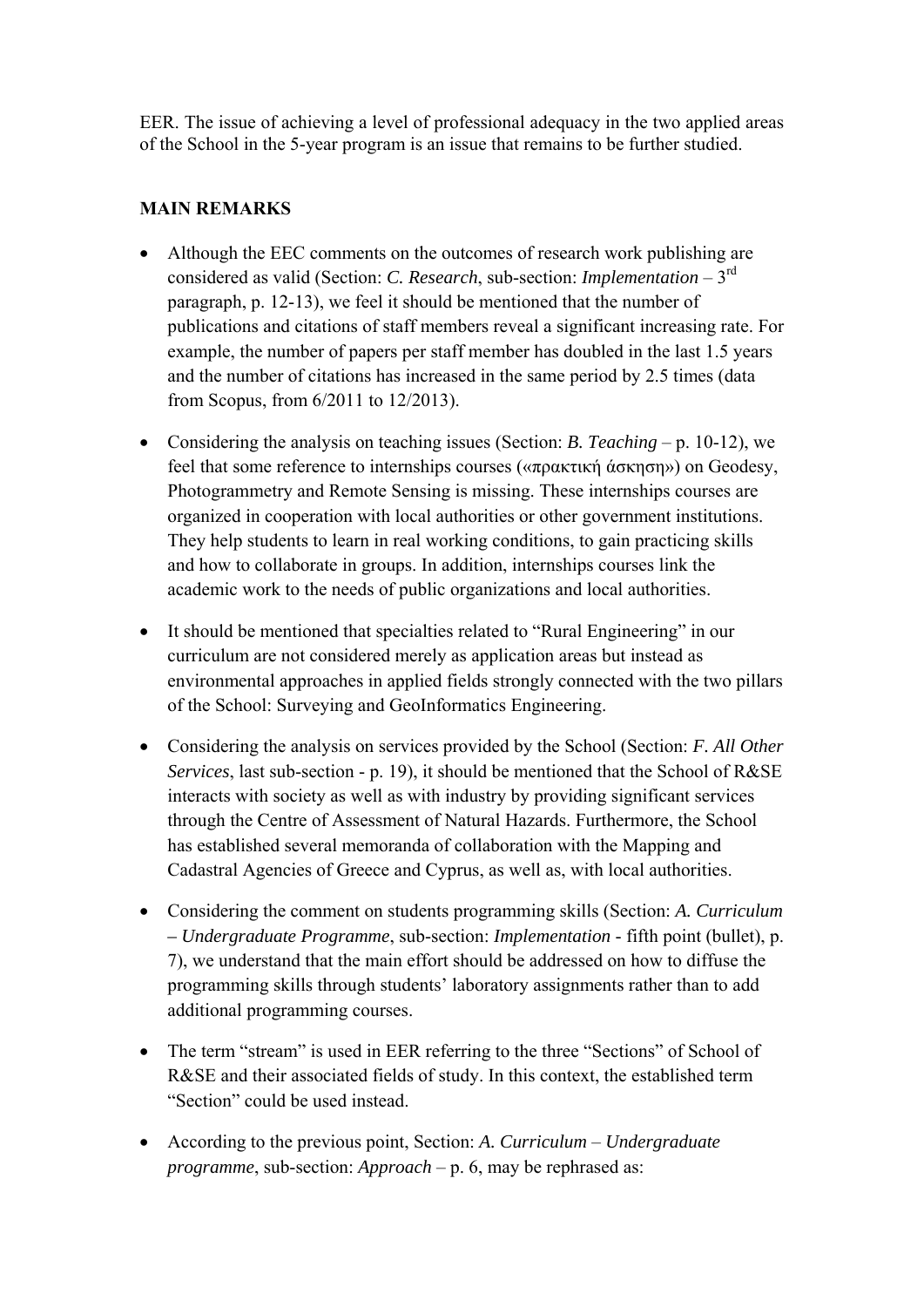- o Section I. Topography (spatial data acquisition, handling, processing and geovisualization)
- o Section II. Geography and Regional Planning (spatial analysis, urban planning, regional planning, physical geography and environmental assessment)
- o Section III. Infrastructure Works and Rural Development (transportation & water management)

in order to provide a more representative description of the three Sections.

- The suggested "balance of the number of courses among the three streams" is meant outside
- It is clarified that the core "Topography and Geoinformation" (central triangle in Fig.1) offered by "Stream I" to all "Streams", is necessary for it secures an essential common identity of the School and its graduates. Outside and in addition this core, the EER suggests a balance of the number of remaining courses among the three streams.

## **MINOR REMARKS**

In section: *Introduction* - p. 5, the name of the director of Lab of General Geodesy is: Stathas instead of: Psathas.

In section: *Introduction* - p. 5, the last paragraph needs to be rephrased as: Wednesday, September 25, 2013

- Presentations and discussions of Section II & III: Geography and Regional Planning and Infrastructure and Rural Development
- Meeting with Professor Th. Vlastos, Head, Geography and Regional Planning
- Presentation of the Physical Geography and Environmental Impacts Lab, M.P. Papadopoulou
- Presentation of the Geography and Spatial Analysis Lab, Th. Vlastos and G. Fotis
- Presentation of the area Regional Planning and Regional Analysis, Unit of Regional Design and Regional Development, A. Stratigea
- Presentation of the Sustainable Mobility Unit, Th. Vlastos
- Presentation of the area Housing and Urban Planning Topics, A. Siolas

In section: *Introduction* – p1, the first row:

‐ Presentation of the Spatial Analysis and GIS lab should be deleted.

In section A, "Implementation" –  $p7$ , in the current scientific and technological trends in the field of geomatics engineering, the areas of "remote sensing" and "cartography" might be added to the existing ones since they heavily utilize digital technologies.